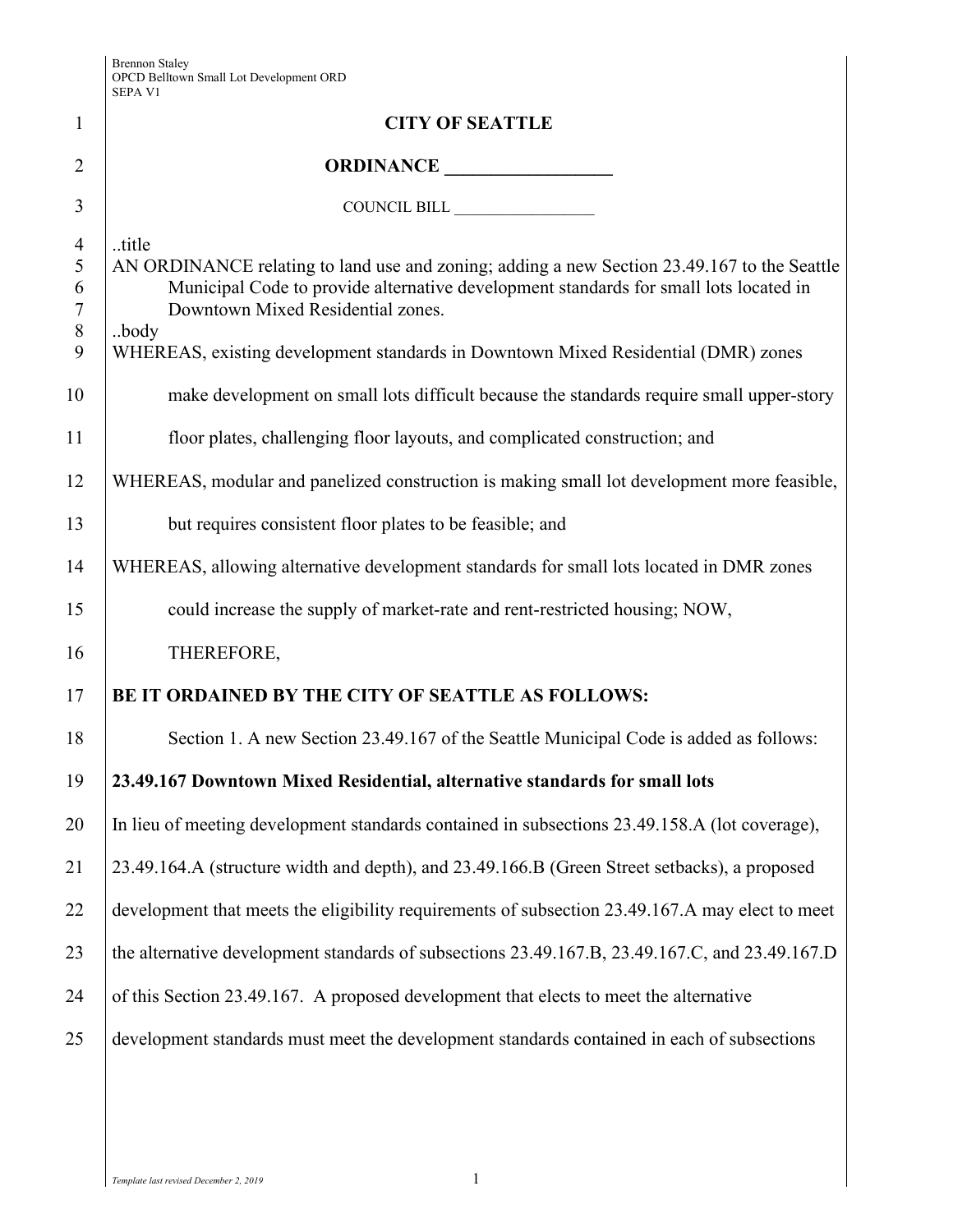Brennon Staley OPCD Belltown Small Lot Development ORD SEPA V1

| $\mathbf{1}$   | 23.49.167.B, 23.49.167.C, and 23.49.167.D and may not elect to comply with some but not other |  |  |
|----------------|-----------------------------------------------------------------------------------------------|--|--|
| $\overline{2}$ | of those standards.                                                                           |  |  |
| 3              | A. Eligibility requirements. The alternative development standards in subsections             |  |  |
| $\overline{4}$ | 23.49.167.B, 23.49.167.C, and 23.49.167.D are only applicable to development that meets the   |  |  |
| 5              | following standards:                                                                          |  |  |
| 6              | 1. The lot is located in a DMR/C 145/75, DMR/R 145/65, DMR/C 280/125, or                      |  |  |
| $\overline{7}$ | DMR/R 280/65 zone;                                                                            |  |  |
| 8              | 2. The lot is be less than 14,500 square feet in size; and                                    |  |  |
| 9              | 3. At least 75 percent of gross floor area is in residential use.                             |  |  |
| 10             | <b>B.</b> Lot Coverage                                                                        |  |  |
| 11             | 1. For lots 8,000 square feet or less in size, development must meet one of the               |  |  |
| 12             | following:                                                                                    |  |  |
| 13             | a. Portions of structures above 25 feet in height shall not exceed a lot                      |  |  |
| 14             | coverage of 80 percent; or                                                                    |  |  |
| 15             | b. Portions of structures above 25 feet in height shall not exceed a lot                      |  |  |
| 16             | coverage of 85 percent and the development does not exceed a height of 135 feet, excluding    |  |  |
| 17             | rooftop features and any additional height granted by the Living Building Pilot program in    |  |  |
| 18             | Section 23.40.060.                                                                            |  |  |
| 19             | 2. For lots 14,500 square feet or less but greater than 8,000 square feet in size,            |  |  |
| 20             | portions of structures above 45 feet in height shall not exceed a lot coverage of 75 percent. |  |  |
| 21             | C. Maximum width and depth                                                                    |  |  |
|                |                                                                                               |  |  |
|                |                                                                                               |  |  |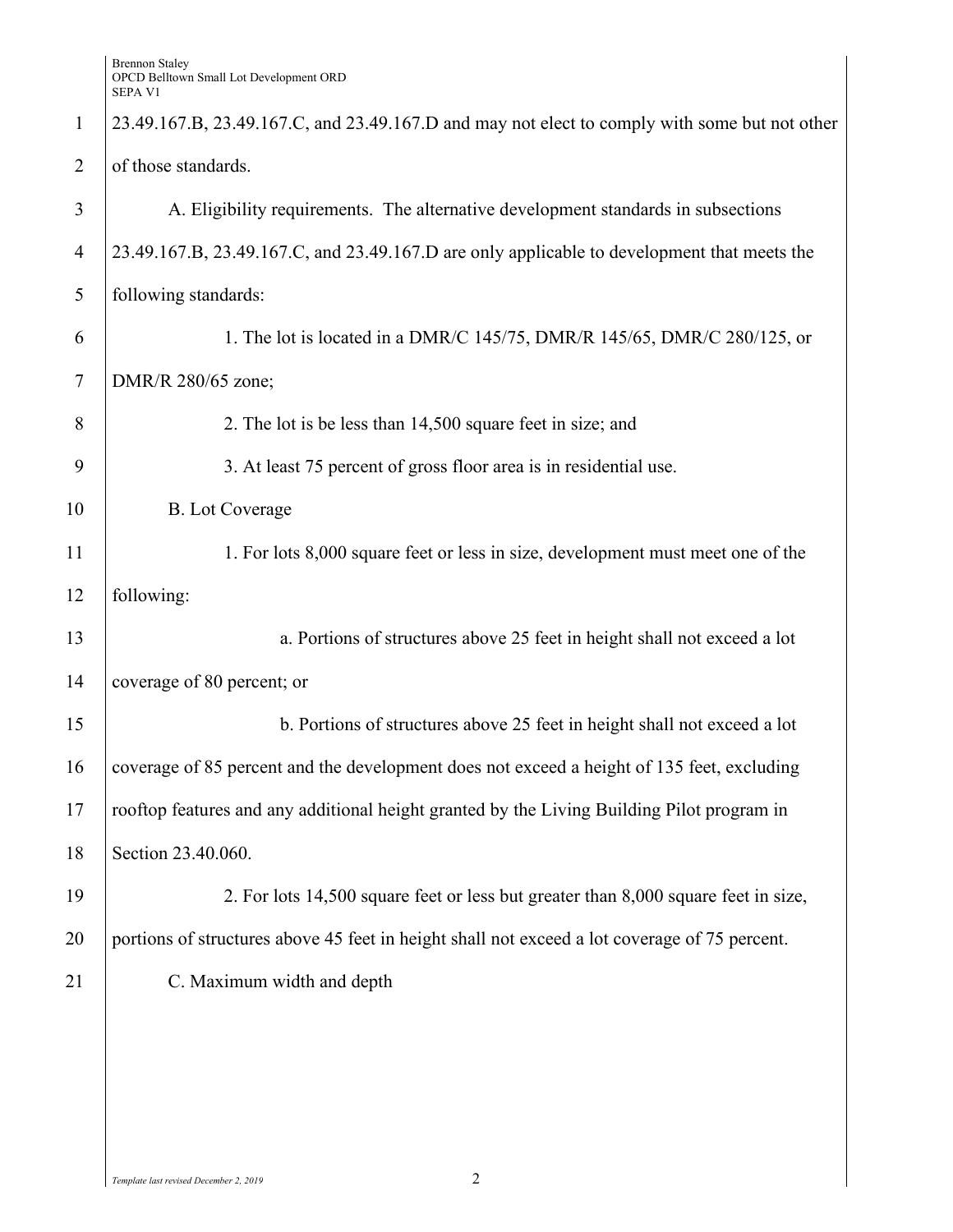Brennon Staley OPCD Belltown Small Lot Development ORD SEPA V1

1 1. The maximum width and depth for any portion of a structure above 45 feet 2 in height is 100 feet on avenues and 120 feet on east/west streets. The maximum applies to 3 the width and depth of portions of structures as measured parallel to any street lot line.

4 2. Any portion of a structure above 45 feet in height shall be separated 5 horizontally by at least 20 feet at all points from any other portion of a structure on the lot 6 above 45 feet in height.

7 D. Green street setbacks. If the structure is located on the northern side of the green 8 street, portions of structures above 25 feet in height shall be set back 10 feet from the street lot 9 line of a green street designated on the Downtown Overlay Map 1B of Chapter 23.49. If the 10 Structure is located on the southern side of the green street, the standards of subsection 11 23.49.166.B shall still apply.

12